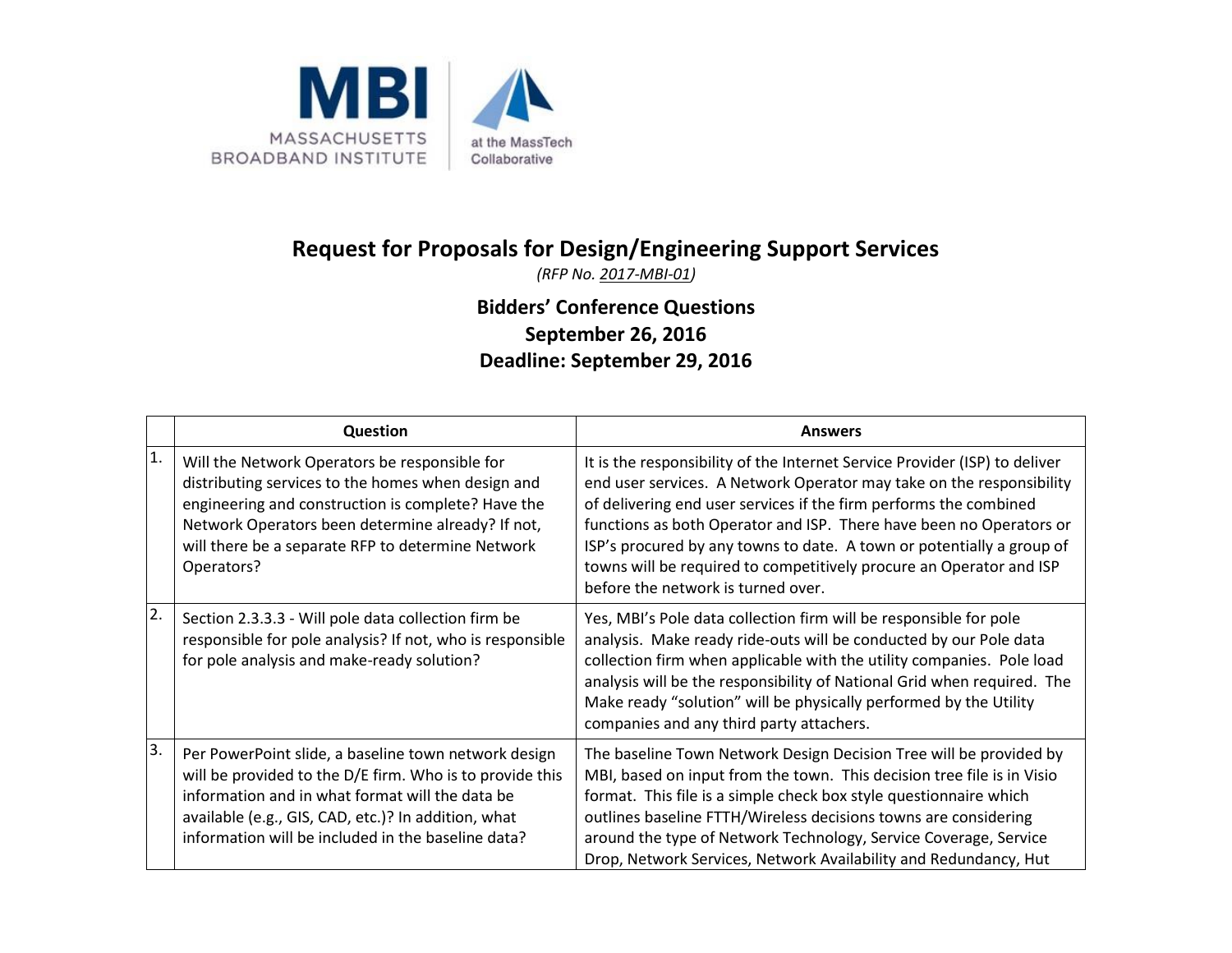



|    | Question                                                                                                                                                                                                                       | <b>Answers</b>                                                                                                                                                                                                                                                                                                                                                                                                                                     |
|----|--------------------------------------------------------------------------------------------------------------------------------------------------------------------------------------------------------------------------------|----------------------------------------------------------------------------------------------------------------------------------------------------------------------------------------------------------------------------------------------------------------------------------------------------------------------------------------------------------------------------------------------------------------------------------------------------|
|    |                                                                                                                                                                                                                                | type/quantity, Hut/Base Station location, Backhaul, Pole<br>Survey/Licensing, and Other Uses for the Network.                                                                                                                                                                                                                                                                                                                                      |
|    |                                                                                                                                                                                                                                | See blank version of the Town Network Design Decision Tree below.                                                                                                                                                                                                                                                                                                                                                                                  |
| 4. | Section 3.1.5, second bullet, 2nd sub-bullet - Who will<br>provide existing wireless propagation study? What<br>format will it be in?                                                                                          | As part of Planning Grants awarded by MBI, Interisle was hired by<br>certain towns to provide propagation studies to support preliminary<br>designs of wireless Last Mile networks. These documents are in Excel<br>format. MBI will provide copies of these documents to the selected<br>D/E firm.                                                                                                                                                |
| 5. | Section 3.1.8 - What scope is required of the D/E firm<br>for back-up power generation of huts, wireless<br>backhaul locations, etc.? Are there preferred types to<br>be used (e.g., fuel cell, battery, solar, diesel, etc.)? | The selected D/E firm will make recommendations for back-up power<br>generation, wireless backhaul locations, etc. and MBI and towns will<br>approve/deny these recommendations.                                                                                                                                                                                                                                                                   |
| 6. | Is there an overall project schedule with milestones<br>that can be shared with the D/E to better understand<br>the project's resourcing needs?                                                                                | This is a complex project with various scheduling constraints and<br>multiple stakeholders. Therefore, MBI cannot provide an overall<br>project schedule. The overall schedule will also be impacted by the<br>number of towns that participate in the project. The 40 towns are<br>considering a wide range of options. We expect the number of towns<br>that ultimately participate in a MBI-managed project to be<br>considerably less than 40. |
| 7. | Will the D/E firm be responsible for lease negotiations<br>of hut and wireless locations?                                                                                                                                      | No, the D/E firm will not be responsible for lease negotiations of hut<br>and wireless locations. This will be handled by MBI and the Towns.                                                                                                                                                                                                                                                                                                       |
| 8. | When will city funding appropriations be certain? This<br>drives our overall cost based on quantity of miles, etc.                                                                                                             | During the "Readiness" process which towns are proceeding through<br>at this time, towns have or will have completed voting required for<br>debt authorization and debt exclusion based on desktop cost<br>estimates provided by MBI per town.                                                                                                                                                                                                     |
|    |                                                                                                                                                                                                                                | Funding for the project will be a combination of MBI and town monies.<br>The town will make milestone payments to MBI. All funding<br>represents the project budget and the D/E firm will propose designs<br>that are within said budget.                                                                                                                                                                                                          |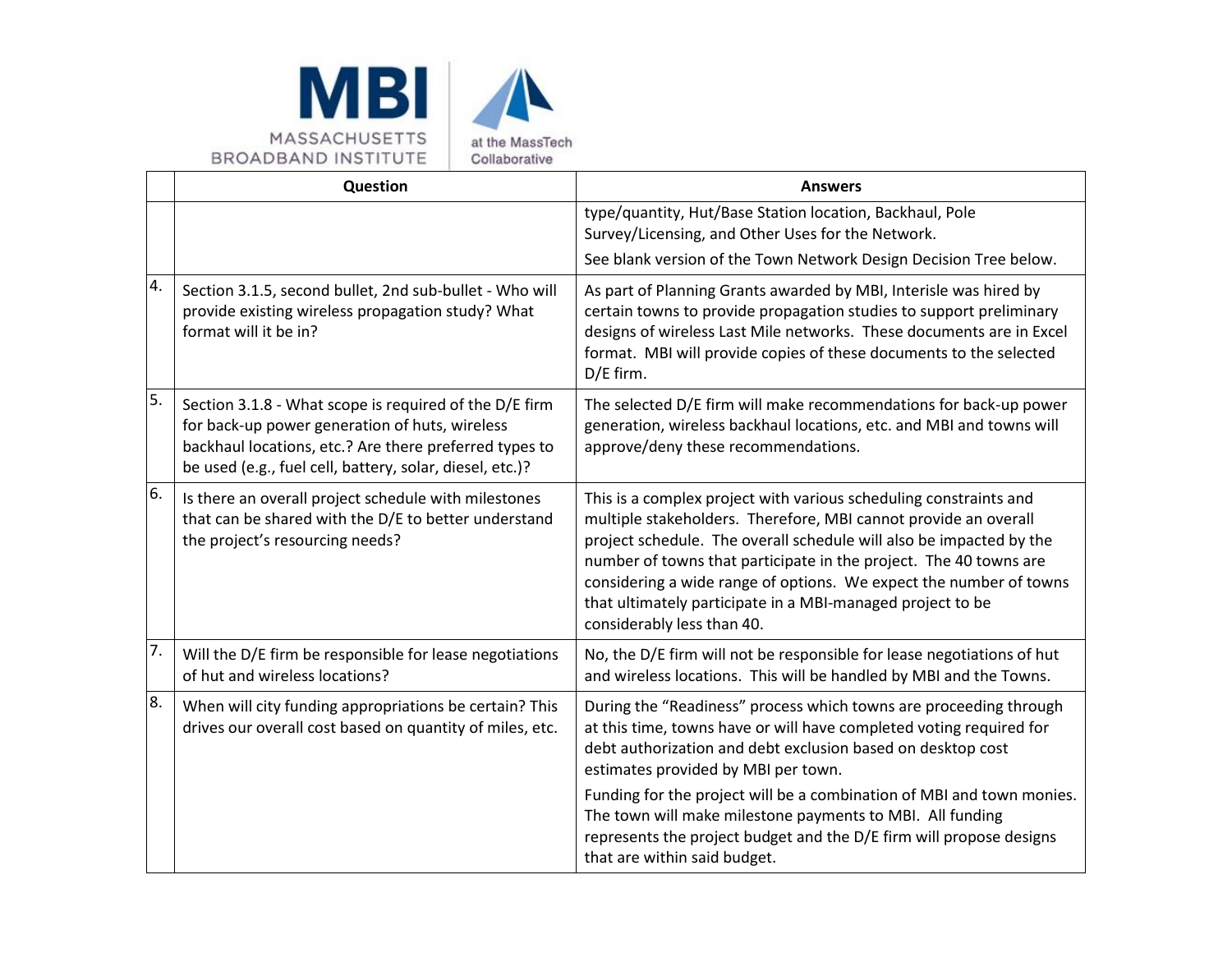



|     | Question                                                                                                                                                                                                                                                      | <b>Answers</b>                                                                                                                                                                                                                                                                                                                                                                                                                                                                              |  |  |
|-----|---------------------------------------------------------------------------------------------------------------------------------------------------------------------------------------------------------------------------------------------------------------|---------------------------------------------------------------------------------------------------------------------------------------------------------------------------------------------------------------------------------------------------------------------------------------------------------------------------------------------------------------------------------------------------------------------------------------------------------------------------------------------|--|--|
|     |                                                                                                                                                                                                                                                               | Also, please note the answer to question #6 as it relates to the<br>potential number of participating towns.                                                                                                                                                                                                                                                                                                                                                                                |  |  |
| 9.  | Can we see the decision tree, mentioned during the<br>mandatory bidders' conference, to address design<br>criteria based on selections made?                                                                                                                  | See blank version of the Town Network Design Decision Tree below.                                                                                                                                                                                                                                                                                                                                                                                                                           |  |  |
| 10  | Will there be a special single point-of-contact for each<br>city, or does MBI manage the end city communications<br>for standards resolution?                                                                                                                 | The selected D/E firm will interact with a single designee from MBI<br>(i.e. a Project Manager per town) that will manage the end city<br>communications for standards resolution.                                                                                                                                                                                                                                                                                                          |  |  |
| 11  | When will cities have to firm up their decision on<br>participation in the final service group? Can cities<br>decide to join later and/or new cities not on the list, or<br>cities that are on the list come back in if funded later<br>(e.g., cut-off list)? | The list of towns provided is the list of unserved towns that may<br>participate in the Last Mile project. MBI has a rolling project<br>enrollment process in place that allows this specific list of towns to opt<br>in/out of the Last Mile project. It is possible for a town to opt out now<br>and opt in at a later date if the enrollment process is still available.<br>Also, please note the answer to question #6 as it relates to the<br>potential number of participating towns. |  |  |
| 12. | Do we negotiate the pole attachment agreements with<br>providers and what is in place today?                                                                                                                                                                  | No. Pole attachment agreements are negotiated between the towns<br>and the utilities. Only a few towns have agreements in place thus far.<br>Pole attachment agreements must be executed by the town prior to<br>pole application submittal.                                                                                                                                                                                                                                                |  |  |
| 13. | Will cities be given a sequential priority?                                                                                                                                                                                                                   | Yes, the sequencing of work will be determined based on the order in<br>which towns exit "Readiness." Afterwards, towns will be grouped into<br>construction clusters and each cluster. The sequential priority for<br>construction cluster buildout will initially be proposed by the selected<br>D/E firm and determined by MBI per section 3.1.10.                                                                                                                                       |  |  |
| 14  | Are there any take rate and subscribers' services or<br>business models we can review to determine<br>demographics and service model metrics for design<br>volume assessment?                                                                                 | The selected D/E firm will receive from MBI estimated take rates and<br>desired subscriber services per town based on presubscription<br>campaigns, surveys and other sustainability analysis conducted by the<br>towns, if any, during the "Readiness" phase.                                                                                                                                                                                                                              |  |  |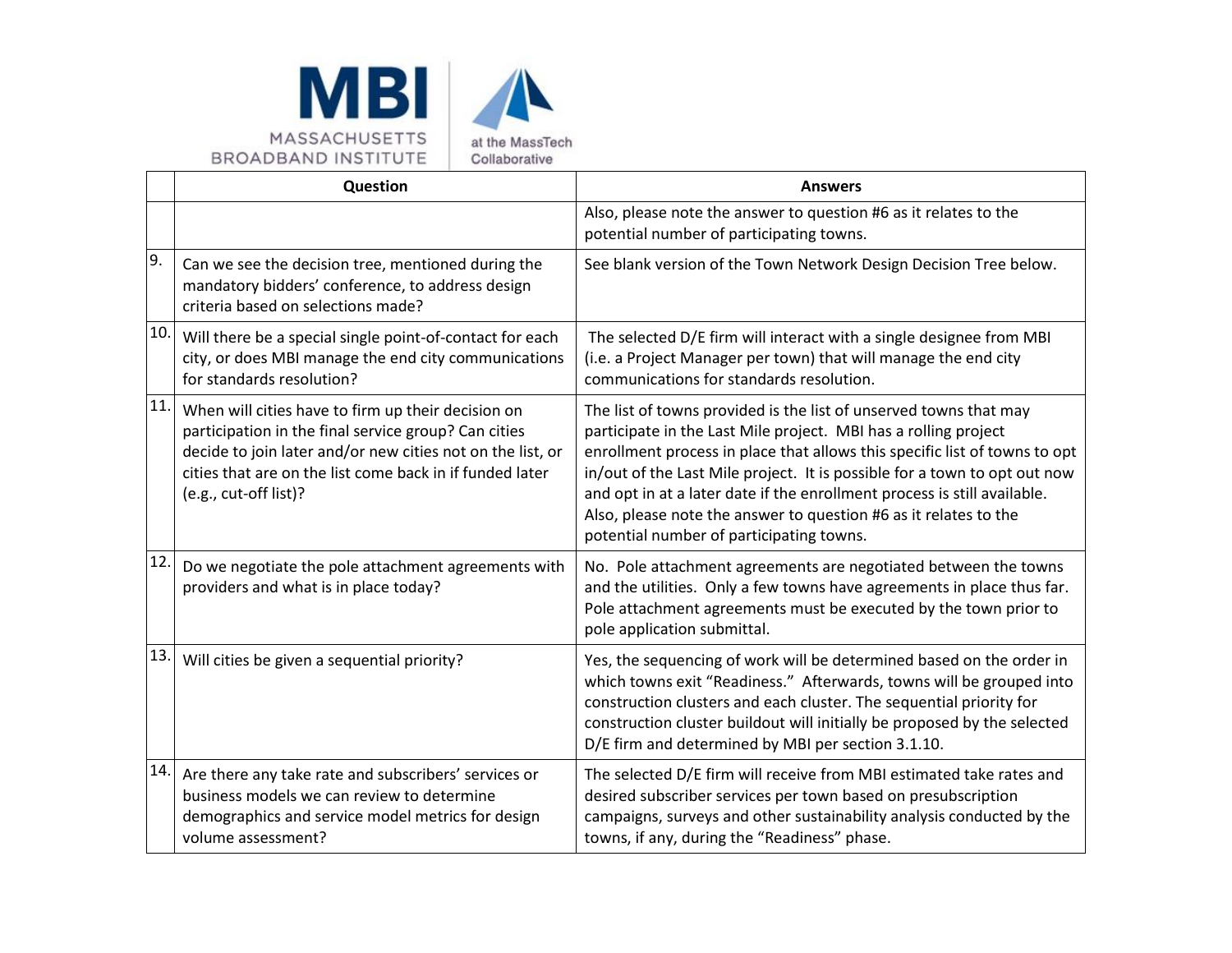



|     | Question                                                                                                                                                                                                                                                                                        | <b>Answers</b>                                                                                                                                                                                                                                                                          |  |  |
|-----|-------------------------------------------------------------------------------------------------------------------------------------------------------------------------------------------------------------------------------------------------------------------------------------------------|-----------------------------------------------------------------------------------------------------------------------------------------------------------------------------------------------------------------------------------------------------------------------------------------|--|--|
| 15. | What factors are necessary to cover growth in the<br>areas?                                                                                                                                                                                                                                     | Growth factors are yet to be determined. The selected D/E firm, MBI<br>and the towns will discuss the factors necessary to cover growth<br>during preliminary design discussions.                                                                                                       |  |  |
| 16. | There were six (6) preferred project business models<br>mentioned during the mandatory bid conference and<br>we would like to fully understand the models each city<br>may select. Only four models were mentioned in the<br>slide deck, could we get a brief description of all six<br>models? | See six preferred project business model table below. Further<br>information can be found on our website;<br>http://broadband.masstech.org/building-networks/last-mile/program-<br>unserved-towns                                                                                       |  |  |
| 17. | Who will perform make-ready construction $-$ pole<br>owners or third parties?                                                                                                                                                                                                                   | Pole owners and third party attachers will perform make ready<br>construction.                                                                                                                                                                                                          |  |  |
| 18. | GPON networks have splitters and an oversubscription<br>model. What is the specific bandwidth delivery<br>commitment for the GPON network - Active Ethernet?<br>Wireless?                                                                                                                       | It is MBI policy that all Last Mile networks meet the FCC minimum<br>bandwidth requirements for broadband (i.e. 25/3). The selected D/E<br>firm, MBI and the towns will discuss GPON, Active Ethernet, and<br>Wireless bandwidth requirements during preliminary design<br>discussions. |  |  |
| 19. | Are any of the cities considering RUS funding? Does<br>the work require RUS compliance? Are there any other<br>federal/state funding sources being considered?                                                                                                                                  | No towns are currently considering RUS funding. MBI is investigating<br>options with the USDA's Community Facilities Direct Loan Program<br>and FCC CAFII funding.                                                                                                                      |  |  |
| 20. | Who has final authority on design questions/standards<br>- Massachusetts Technology Collaborative or city<br>service providers?                                                                                                                                                                 | The towns ultimately have the final authority to approve the design of<br>each of their Last Mile networks.                                                                                                                                                                             |  |  |
| 21. | Are there current City facility/site route and fiber<br>contributions?                                                                                                                                                                                                                          | There are municipally owned facilities and rights of way in the towns.<br>There are no existing municipally owned fiber contributions available<br>for any Last Mile towns.                                                                                                             |  |  |
| 22. | Who develops the Disaster Recovery Plan?                                                                                                                                                                                                                                                        | The development of a Disaster Recovery Plan is not a requirement of<br>this RFP.                                                                                                                                                                                                        |  |  |
| 23. | Are there construction contractor delay remedies in<br>place? Does the engineering close-out and retainage                                                                                                                                                                                      | The selected D/E firm will be required to support MBI in the creation<br>of construction bid packages. Construction contractor agreements,                                                                                                                                              |  |  |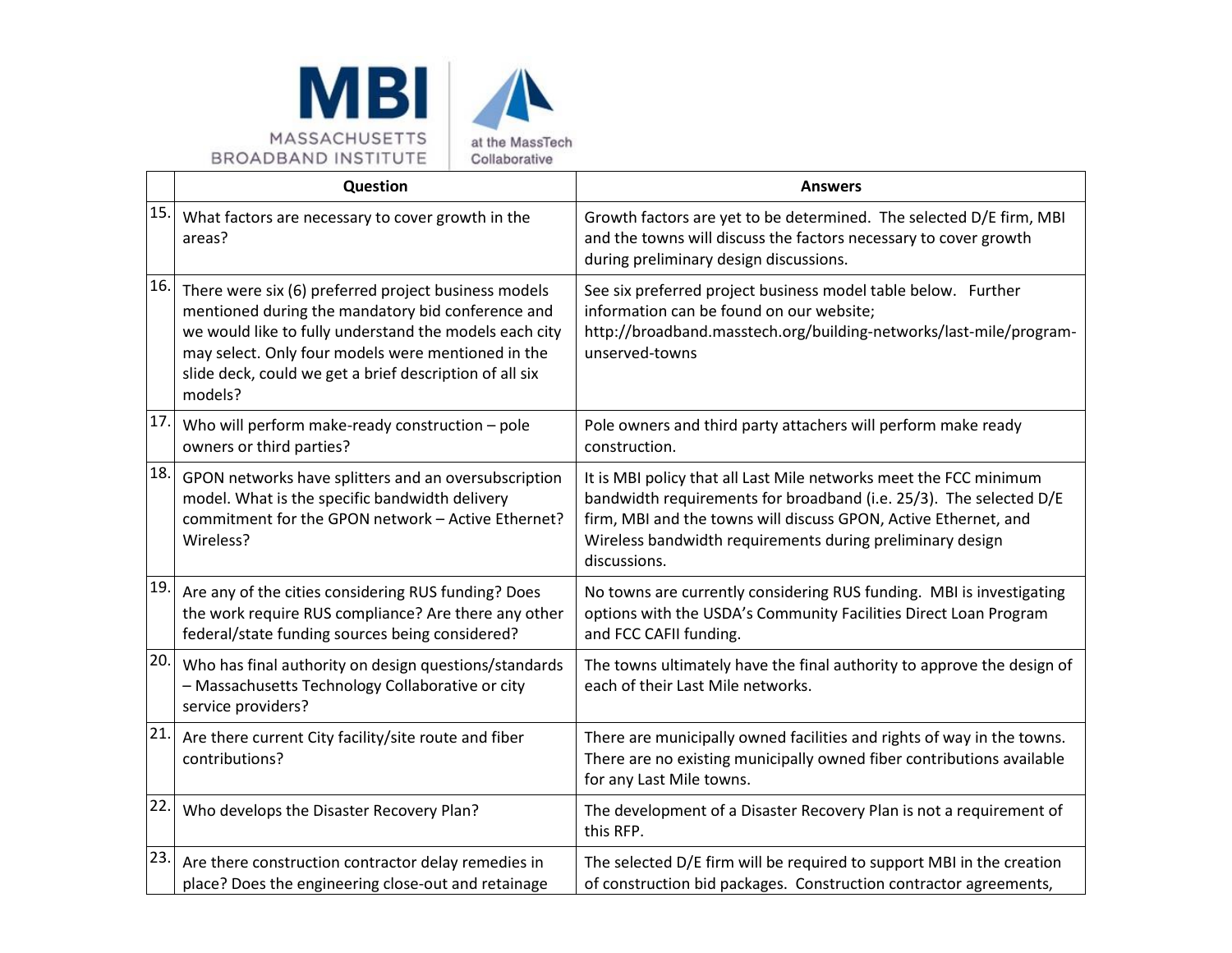



|     | <b>Question</b>                                                                                                                                                                                                                                          | <b>Answers</b>                                                                                                                                                                                                                                                                                                                                                                            |
|-----|----------------------------------------------------------------------------------------------------------------------------------------------------------------------------------------------------------------------------------------------------------|-------------------------------------------------------------------------------------------------------------------------------------------------------------------------------------------------------------------------------------------------------------------------------------------------------------------------------------------------------------------------------------------|
|     | paid after the final construction and testing is<br>complete?                                                                                                                                                                                            | which will address delay remedies, will be developed as part of the<br>construction bid packages. Engineering close-out and retainage will<br>be paid upon completion of construction, testing, and acceptance of<br>town turnover package.                                                                                                                                               |
| 24. | Do we (or will we) have access to any existing GIS data<br>that is relevant to the project?                                                                                                                                                              | Yes.                                                                                                                                                                                                                                                                                                                                                                                      |
| 25. | Will each part of the Project Team (e.g.,<br>Design/Engineering Firm, Construction Management<br>Firm, etc.) report directly to Mass Tech Collaborative,<br>or will any part of the Project Team report directly to<br>another part of the Project Team? | MBI will contract with the following firms: the pole data collection<br>firm, D/E firm, and construction management firm(s). Each firm<br>mentioned above will be part of the project team. The selected D/E<br>firm will support MBI by monitoring the progress and performance of<br>all project vendors per section 3.1.12.2. The Network Operator and<br>ISP will report to the town. |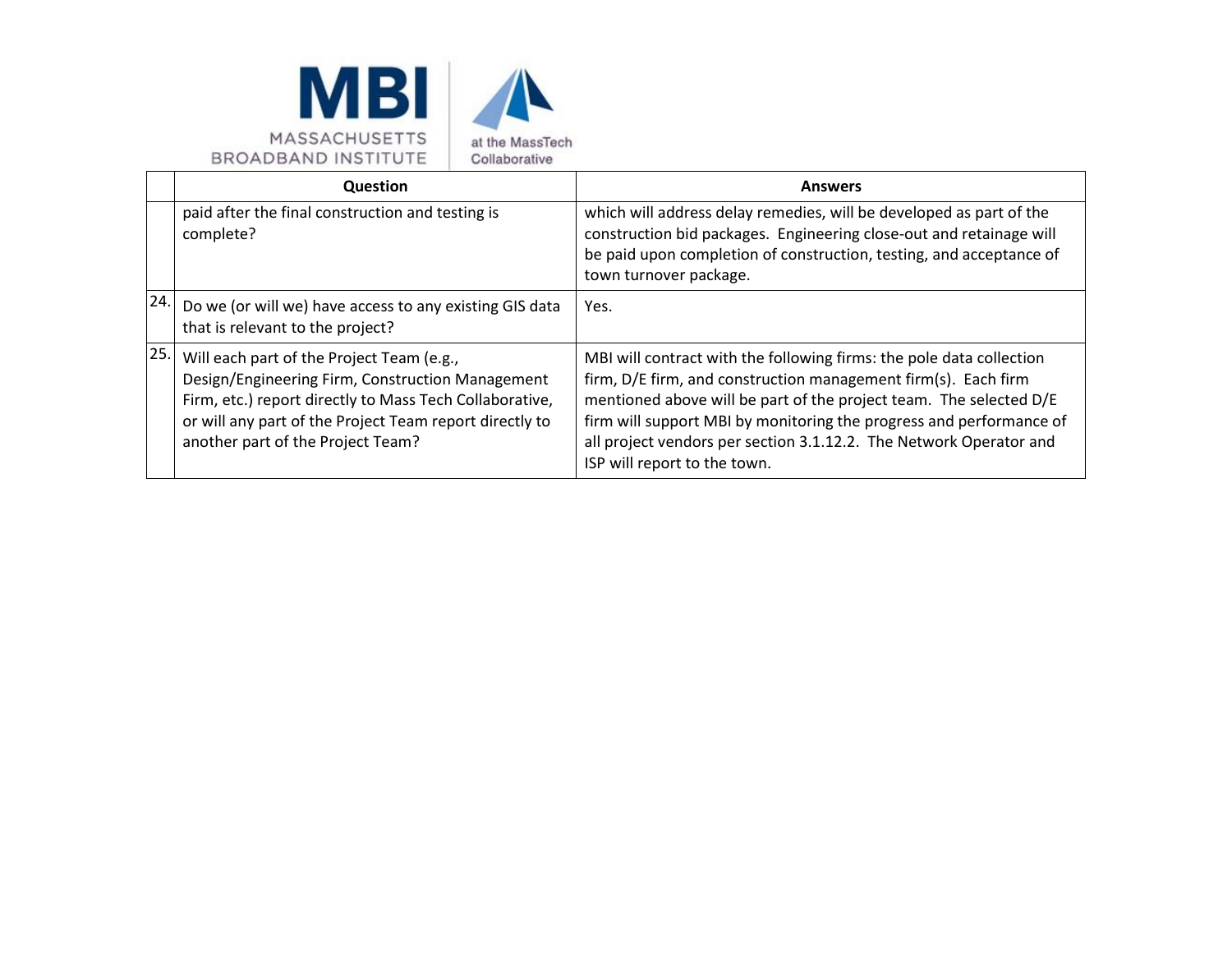

## **Town Network Design Decision Tree**